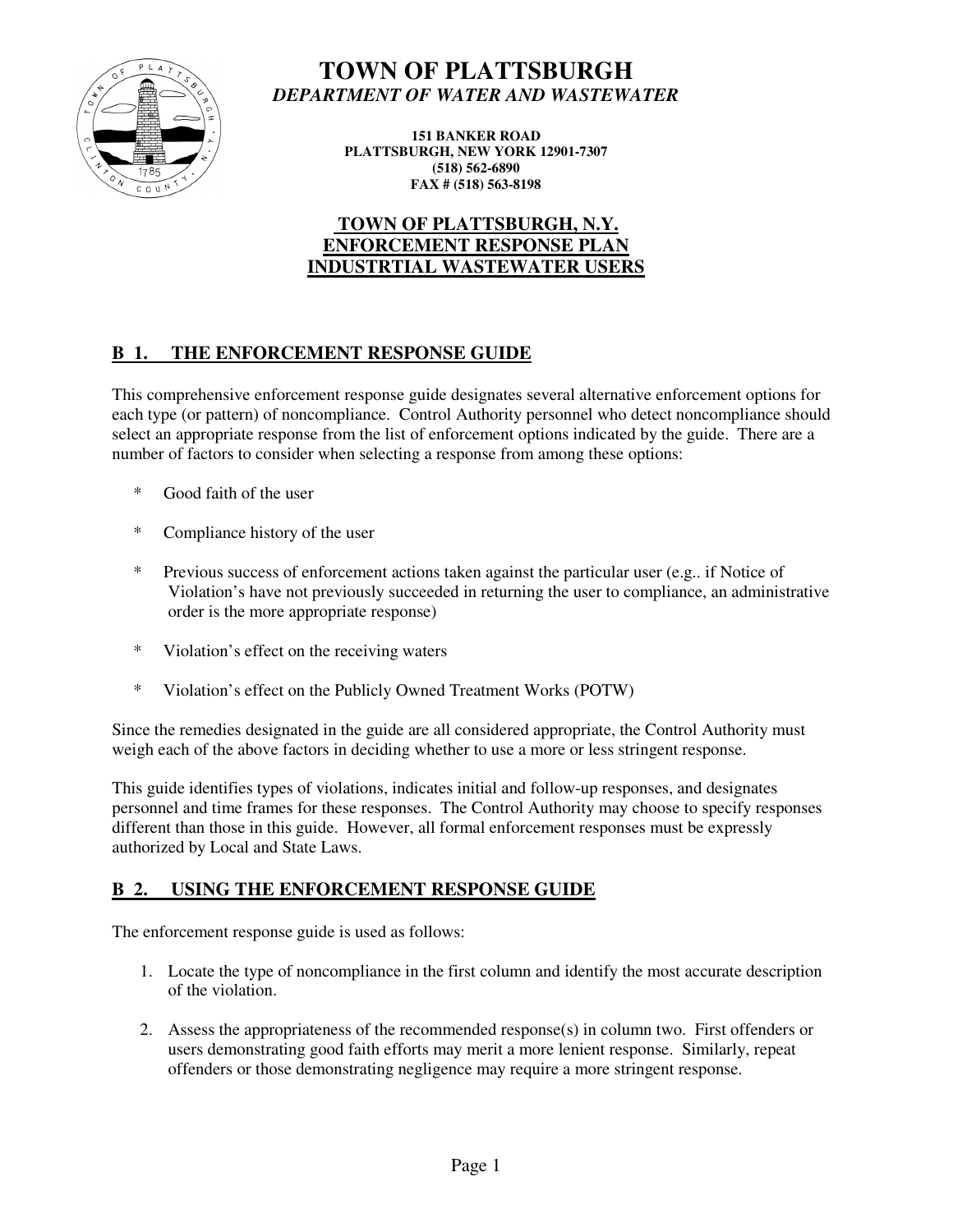- 3. Apply the enforcement response to the industrial user. Specify corrective action or other responses required of the industrial user, if any. Column three indicates personnel to take each response. The time frame in which that response should be taken is presented in Section B 5.
- 4. Follow-up with escalated enforcement action if the industrial user's response is not received or violation continues.

The Control Authority should remember to maintain all supporting documentation regarding the violation and its enforcement actions in the industrial user's file.

### **B 3. DESCRIPTION OF TERMS**

Terms and abbreviations used in the guide are defined below.

| AO                          | - Administrative Order.                                                                                                                                                                                                                                |
|-----------------------------|--------------------------------------------------------------------------------------------------------------------------------------------------------------------------------------------------------------------------------------------------------|
| Civil Litigation            | - Civil litigation against the industrial user seeking equitable relief; monetary<br>penalties and actual damages.                                                                                                                                     |
| <b>Control Authority</b>    | - Town Supervisor and/or Town Board, Pretreatment Administrator and a<br>Pretreatment Coordinator.                                                                                                                                                     |
| <b>Criminal Prosecution</b> | - Pursuing punitive measures against an individual and/or organizations through<br>a court of law.                                                                                                                                                     |
| Fine                        | - Monetary penalty assessed by Control Authority officials. Fines should be<br>assessed by the pretreatment administrator or the Supervisor and/or Council.                                                                                            |
| $\mathbf I$                 | - Inspector                                                                                                                                                                                                                                            |
| IU                          | - Industrial User                                                                                                                                                                                                                                      |
| <b>SC</b>                   | - Town Supervisor and/or Town Board                                                                                                                                                                                                                    |
| Meeting                     | - Informal compliance meeting with the IU to resolve recurring noncompliance.                                                                                                                                                                          |
| <b>NOV</b>                  | - Notice of Violation                                                                                                                                                                                                                                  |
| PA                          | - Pretreatment Administrator – Director of Water & Wastewater Utilities                                                                                                                                                                                |
| PC                          | - Pretreatment Coordinator – Director of Water & Wastewater Utilities                                                                                                                                                                                  |
| <b>POTW</b>                 | - Publicly Owned Treatment Works                                                                                                                                                                                                                       |
| SV                          | - Significant Violation                                                                                                                                                                                                                                |
| <b>Show Cause</b>           | - Formal meeting requiring the IU to appear and demonstrate why the Control<br>Authority should not take a proposed enforcement action against it. The<br>meeting may also serve as a forum to discuss corrective actions and compliance<br>schedules. |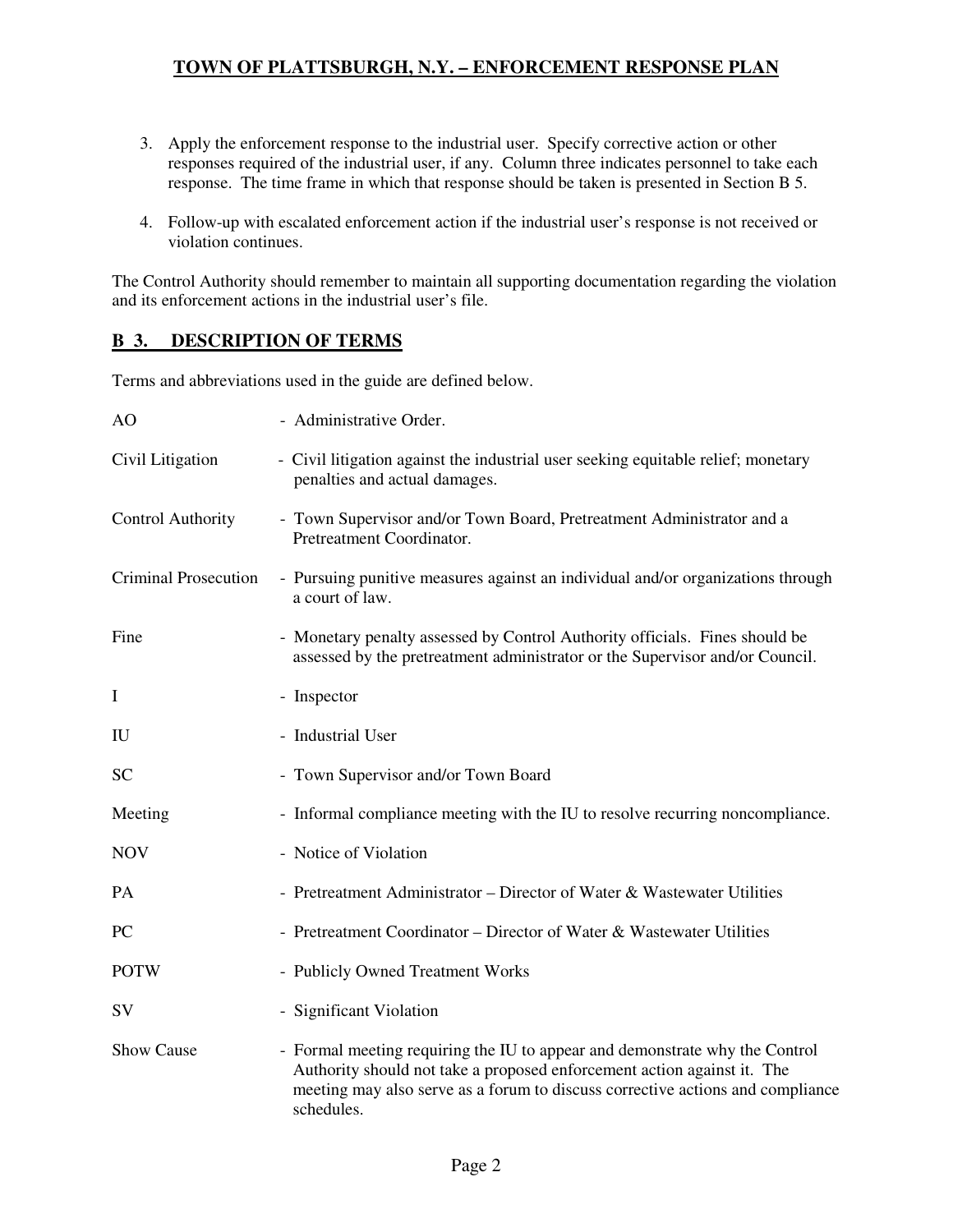# **B 4. ENFORCEMENT RESPONSE GUIDE**

### **UNAUTHORIZED DISCHARGES (NO PERMIT)**

### **1. UNPERMITTED DISCHARGE**

| <b>NATURE OF THE VIOLATION</b>                            | <b>ENFORCEMENT RESPONSE</b>                                 | <b>PERSONNEL</b>                    |
|-----------------------------------------------------------|-------------------------------------------------------------|-------------------------------------|
| IU unaware of requirement; no<br>Harm to POTW/environment | Phone call; NOV with application<br>form                    | PC.                                 |
| IU unaware of requirement<br>harm to POTW                 | $AO$ with fine<br>- Civil action                            | <b>PA</b><br><b>PA</b>              |
| Failure to apply continues<br>After notice by the POTW    | Civil action<br>Criminal investigation<br>Terminate service | <b>PA</b><br><b>PA</b><br><b>PA</b> |
| 2. NONPERMITTED DISCHARGE<br>(failure to renew)           |                                                             |                                     |

| IU has not submitted       | Phone call: NOV | PC. |
|----------------------------|-----------------|-----|
| application within 10 days |                 |     |
| of due date.               |                 |     |

#### **DISCHARGE LIMIT VIOLATION**

### **1. EXCEEDANCE OF LOCAL OR FEDERAL STANDARD (PERMIT LIMIT)**

| Isolate, not significant                     | Phone call; NOV                                                       | <b>PA</b>                                 |
|----------------------------------------------|-----------------------------------------------------------------------|-------------------------------------------|
| Isolated, significant                        | AO to develop spill prevention<br>plan.                               | <b>PA</b>                                 |
| Isolated, harm to POTW<br>or environment     | Show cause order<br>Civil action                                      | <b>PA</b><br><b>PA</b>                    |
| Recurring, no harm to POTW<br>Or environment | AO with fine                                                          | <b>PA</b>                                 |
| Recurring; significant (harm)                | AO with fine<br>Show cause order<br>Civil action<br>Terminate service | <b>PA</b><br>PA<br><b>PA</b><br><b>PA</b> |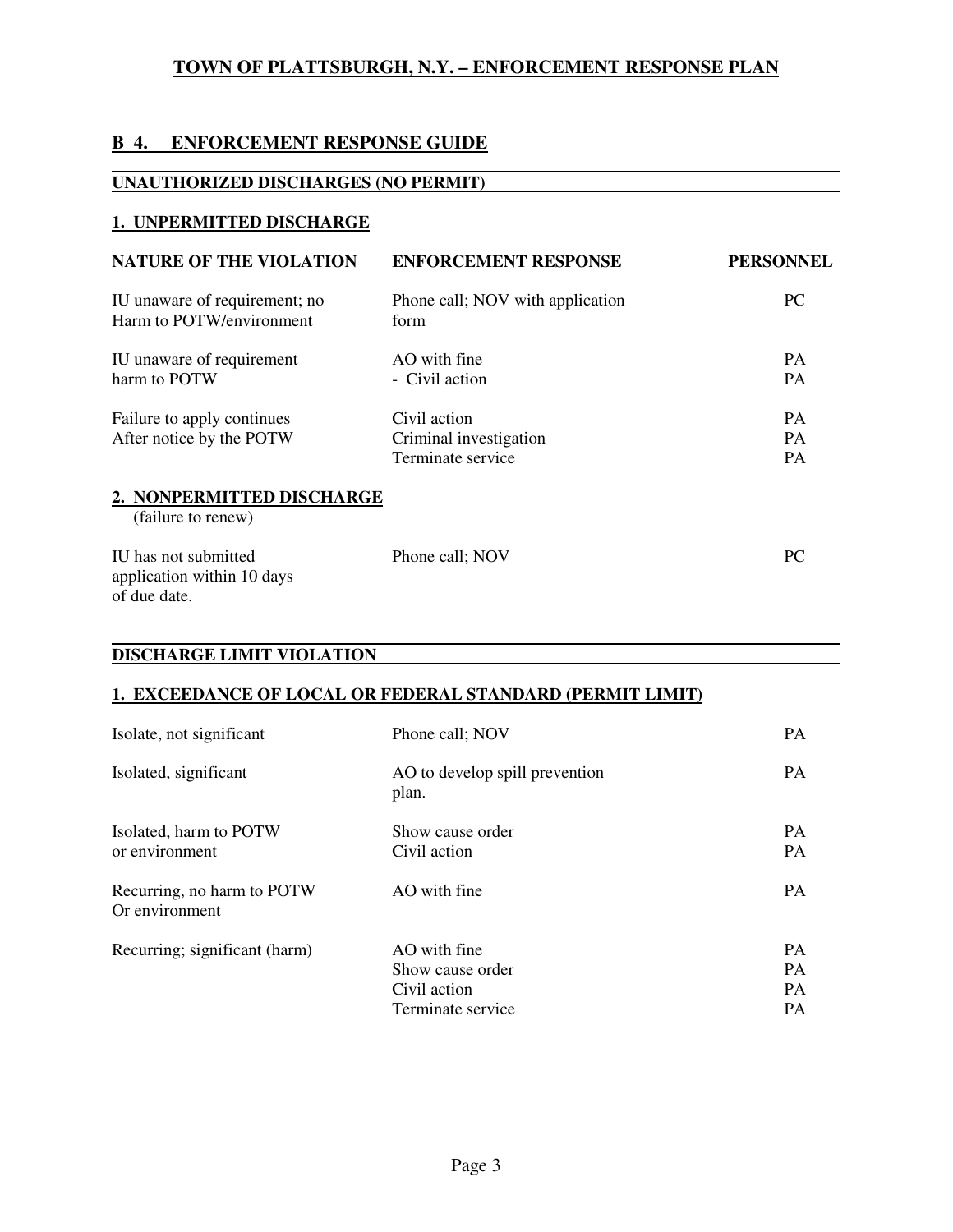# **B 4. ENFORCEMENT RESPONSE GUIDE (continued)**

#### **MONITORING AND REPORTING VIOLATIONS**

#### **1. REPORTING VIOLATION**

| <b>NATURE OF THE VIOLATION</b>                                             | <b>ENFORCEMENT RESPONSE</b>                   | <b>PERSONNEL</b> |
|----------------------------------------------------------------------------|-----------------------------------------------|------------------|
| Report is improperly signed<br>or certified                                | Phone call or NOV                             | <b>PC</b>        |
| Report is improperly signed<br>or certified after notice by<br><b>POTW</b> | AO<br>Show cause order                        | <b>PA</b><br>PA  |
| Isolated, not significant<br>(e.g., 5 days late)                           | Phone call or NOV                             | PC               |
| Significant (e.g., report 30<br>days or more late.)                        | AO to submit with fine per<br>additional day. | PA               |
| Reports are always late or no                                              | AO with fine                                  | PA               |
| reports at all                                                             | Show cause order<br>Civil action              | PA<br>PA         |
| Failure to report spill or<br>changed discharge (no harm)                  | <b>NOV</b>                                    | PC               |
| Failure to report spill or                                                 | AO with fine                                  | PA               |
| Changed discharge (results<br>In harm)                                     | Civil action                                  | PA               |
| Repeated failure to report                                                 | Show cause order                              | PA               |
| Spills                                                                     | Terminate service                             | PA               |
| Falsification                                                              | Criminal investigation                        | PA               |
|                                                                            | Terminate service                             | PA               |
| <b>2. FAILURE TO MONITOR CORRECTLY</b>                                     |                                               |                  |
| Failure to monitor all<br>pollutants as required by<br>permit.             | NOV or AO                                     | PC/PA            |

| Recurring failure to monitor | AO with fine |  |
|------------------------------|--------------|--|
|                              | Civil action |  |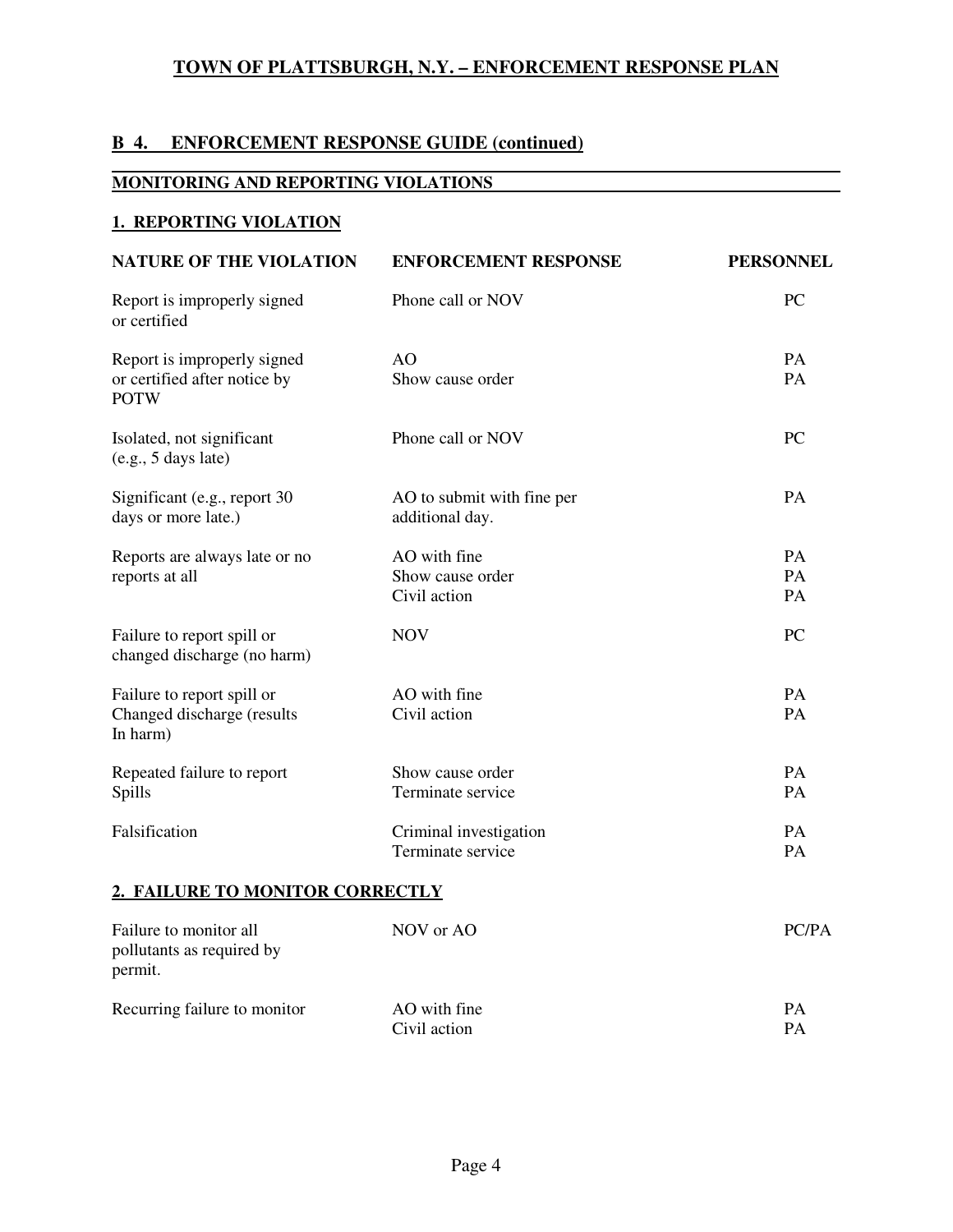# **B 4. ENFORCEMENT RESPONSE GUIDE (continued)**

### **MONITORING AND REPORTING VIOLATIONS (continued)**

### **3. IMPROPER SAMPLING**

| <b>NATURE OF THE VIOLATION</b>                                                                            | <b>ENFORCEMENT RESPONSE</b>                                 | <b>PERSONNEL</b> |
|-----------------------------------------------------------------------------------------------------------|-------------------------------------------------------------|------------------|
| Evidence of intent                                                                                        | Criminal investigation<br>Terminate service                 | <b>PA</b><br>PA  |
| 4. FAILURE TO INSTALL MONITORING EQUIPMENT                                                                |                                                             |                  |
| Delay of less than 30 days                                                                                | <b>NOV</b>                                                  | PC               |
| Delay of 30 days or more                                                                                  | AO to install with fine for<br>each additional day          | PA               |
| Recurring, violation of AO                                                                                | Civil action<br>Criminal investigation<br>Terminate service | PA<br>PA<br>PA   |
| 5. COMPLIANCE SCHEDULES (IN PERMIT)                                                                       |                                                             |                  |
| Missed milestone by less than<br>30 days, or will not affect<br>final milestone.                          | NOV or AO with fine                                         | PC/PA            |
| Missed milestone by more than<br>30 days, or will affect final<br>Milestone (good cause for<br>delay).    | AO with fine                                                | PA               |
| Missed milestone by more than<br>30 days, or will affect final<br>Milestone (no good cause for<br>delay). | Show cause order<br>Civil action<br>Terminate service       | PA<br>PA<br>PA   |
| Recurring violation or violation<br>or schedule in AO                                                     | Civil action<br>Criminal investigation<br>Terminate service | PA<br>PA<br>PA   |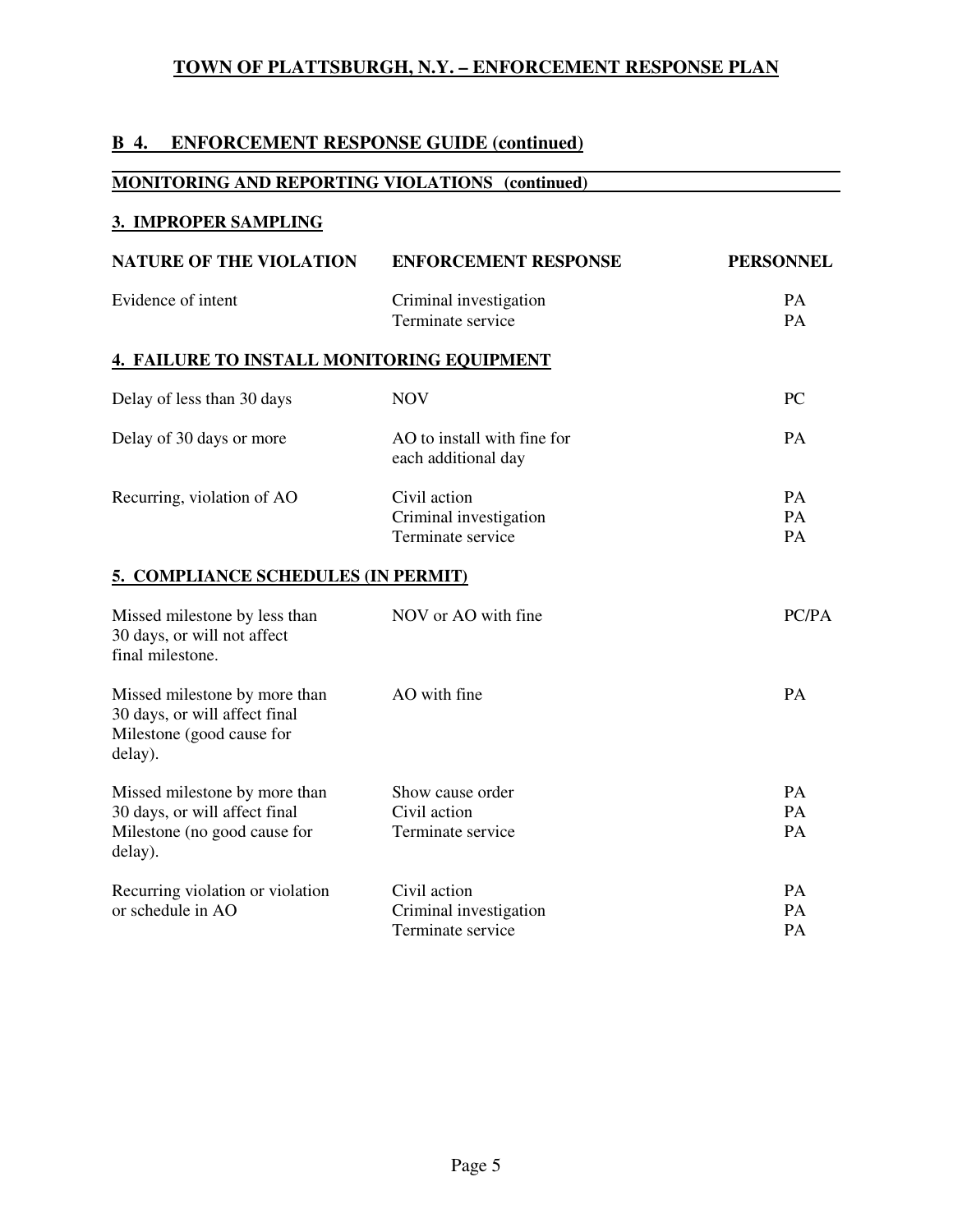# **B 4. ENFORCEMENT RESPONSE GUIDE (continued)**

### **OTHER PERMIT VIOLATIONS**

#### **1. WASTESTREAMS ARE DILUTED IN LIEU OF TREATMENT**

| <b>NATURE OF THE VIOLATION</b>                                  | <b>ENFORCEMENT RESPONSE</b>                                       | <b>PERSONNEL</b> |
|-----------------------------------------------------------------|-------------------------------------------------------------------|------------------|
| Initial violation                                               | AO with fine                                                      | <b>PA</b>        |
| Recurring                                                       | Show cause order<br>Terminate service                             | PA<br>PA         |
|                                                                 | 2. FAILURE TO MITIGATE NONCOMPLIANCE OR HALT PRODUCTION           |                  |
| Does not result in harm                                         | <b>NOV</b>                                                        | PC               |
| Does result in harm                                             | AO with fine<br>Civil action                                      | PA<br>PA         |
|                                                                 | 3. FAILURE TO PROPERLY OPERATE AND MAINTAIN PRETREATMENT FACILITY |                  |
| Does not result in harm                                         | <b>NOV</b>                                                        | PA               |
| Does result in harm                                             | AO with fine<br>Civil action                                      | PA<br>PA         |
| VIOLATIONS DETECTED DURING SITE VISITS                          |                                                                   |                  |
| 1. ENTRY DENIAL                                                 |                                                                   |                  |
| Entry denied or consent withdrawn.<br>Copies of records denied. | Obtain warrant and return to IU                                   | <b>PC</b>        |
| 2. ILLEGAL DISCHARGE                                            |                                                                   |                  |
| No harm to POTW or environment                                  | AO with fine                                                      | PA               |
| Discharge causes harm or<br>evidence of intent/negligence       | Civil action<br>Criminal investigation                            | <b>PA</b><br>PA  |

Recurring, violation of AO Terminate service PA